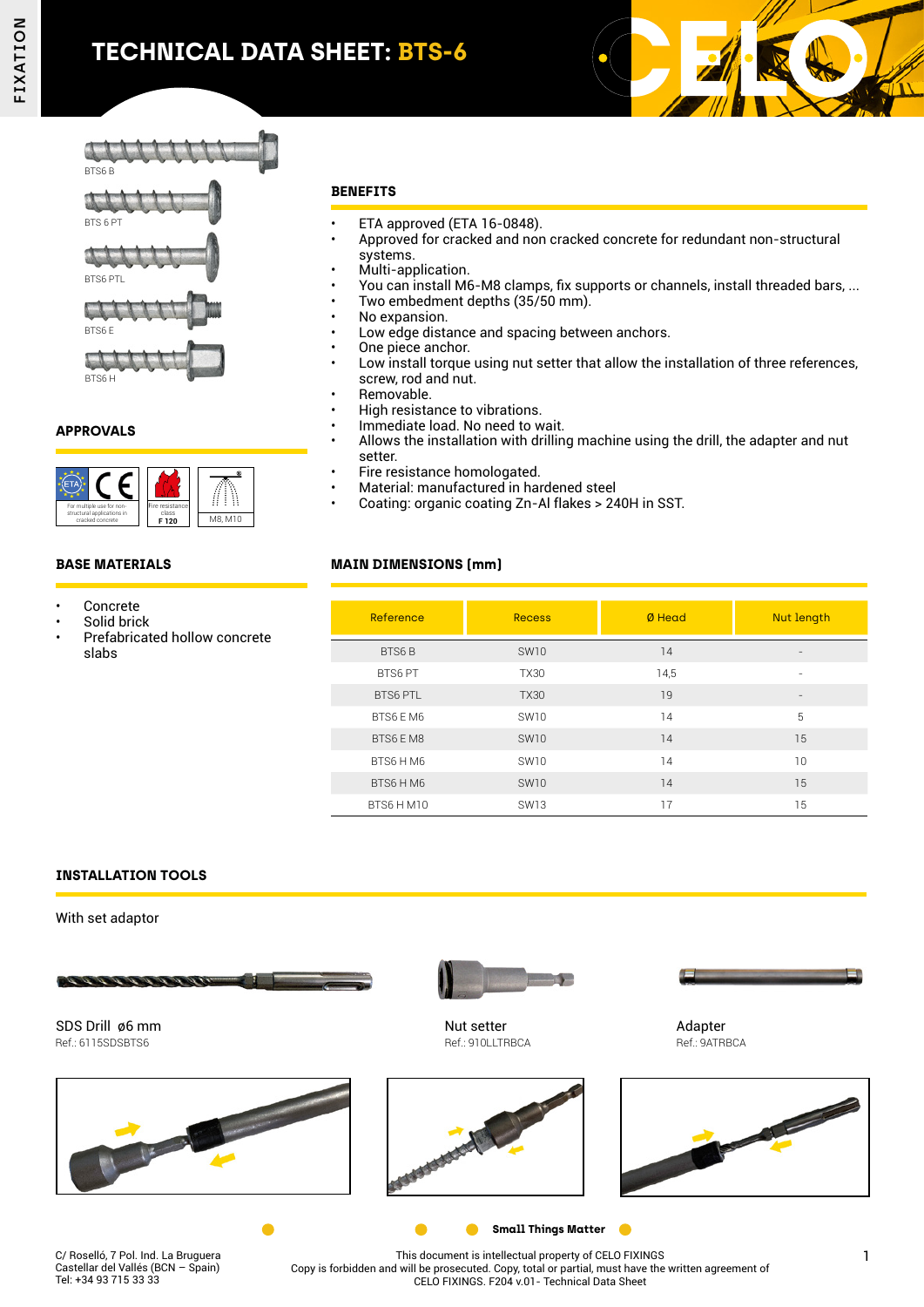

### **INSTALLATION PROCEDURE**



Fast anchor in concrete, only three steps: drill, clean and thread. If you use a drilling machine, you need to use adaptor to thread the anchor.

#### **INSTALLATION PARAMETERS**





| <b>Parameters</b>                                           | $35 \, \text{mm}$ | $50 \, \text{mm}$ |
|-------------------------------------------------------------|-------------------|-------------------|
| Hole diameter $d_0$                                         | 6                 | 6                 |
| Embedment depth h <sub>nom</sub>                            | 35                | 50                |
| Effective depth $h_{\text{eff}}$                            | 26                | 39                |
| Characteristhic spacing between anchor S <sub>or</sub> (mm) | 160               | 160               |
| Characteristic edge distance C <sub>cr</sub> (mm)           | 80                | 80                |
| Minimum spacing between anchor S <sub>min</sub> (mm)        | 40                | 40                |
| Minimum edge distance $C_{\text{min}}$ (mm)                 | 40                | 40                |
| Minimum concrete thickness h <sub>min</sub> (mm)            | 100               | 100               |
| Max. installation torque $T_{imp}$ impact wrench (Nm)       | 150               | 150               |

#### **PERMISSIBLE LOADS**

| Permissible loads [kN] <sup>(1)(2)</sup> | $35 \text{ mm}$ | $50 \text{ mm}$ |
|------------------------------------------|-----------------|-----------------|
| Load in any direction C20/25             | 0.85            | 1,90            |
| Load in any direction C5/60              | ാ               | 2,38            |

 $\bullet$ 

(1) Allowable loads without influence of edge spacing and distance.

 $\bullet$ 

(2) The load figures include the partial safety factors of the resistors as per approval and a partial safety factor in action of ϒF = 1.4.

If the characteristic distances ( $C_{cr}$  or  $S_{cr}$ ) are not met, the loads must be reduced. The minimum distances ( $S_{min}$ ,  $C_{min}$ ) must always be observed.

 $\bullet$ 

This document is intellectual property of CELO FIXINGS Copy is forbidden and will be prosecuted. Copy, total or partial, must have the written agreement of CELO FIXINGS. F204 v.01- Technical Data Sheet

**Small Things Matter**